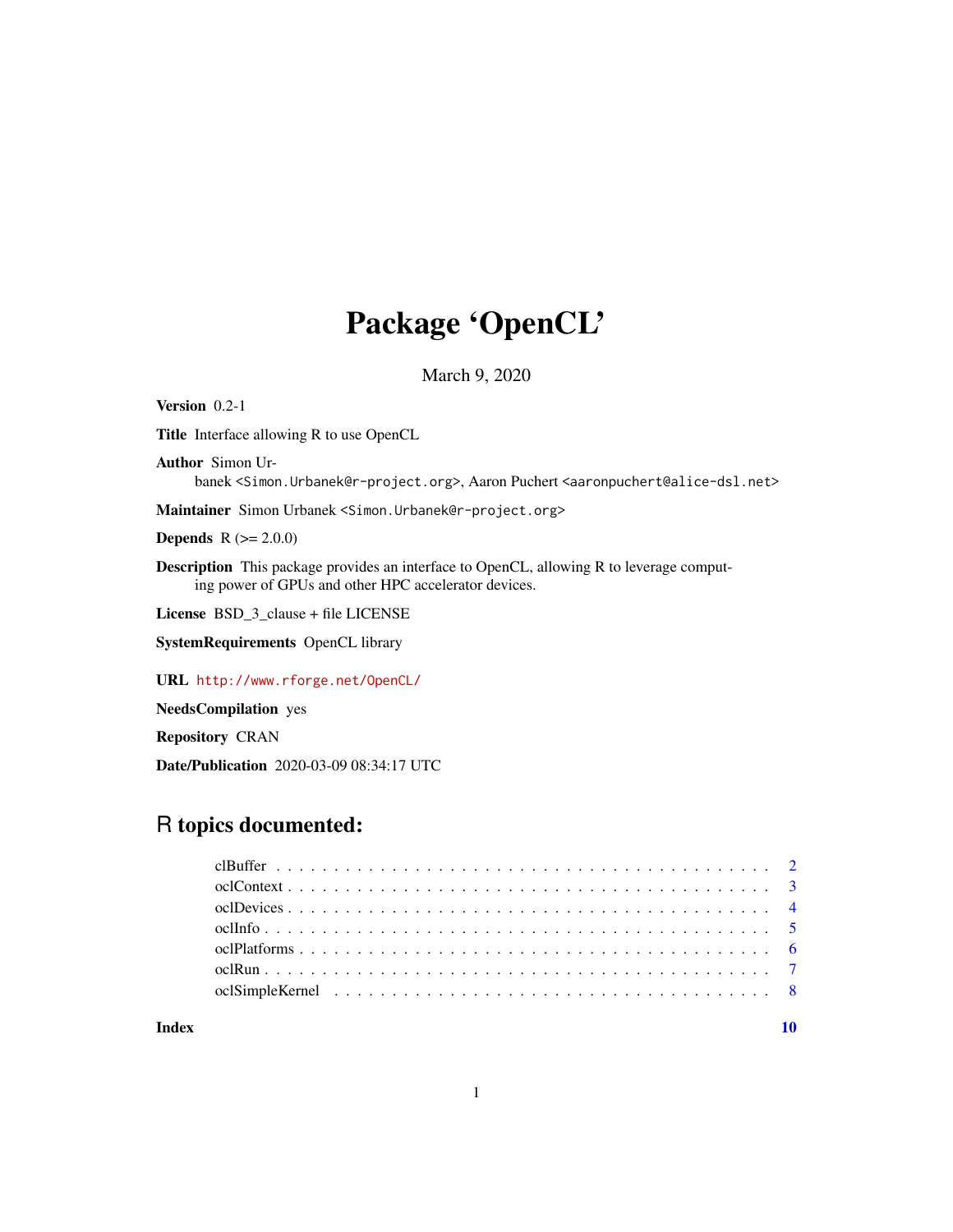## **Description**

OpenCL buffers are just like numeric or integer vectors that reside on the GPU and can directly be accessed by kernels. Both non-scalar arguments to [oclRun](#page-6-1) and its return type are OpenCL buffers.

Just like vectors in R, OpenCL buffers have a mode, which is (as of now) one of "double" or "numeric" (corresponds to double in OpenCL C), "single" (float) or "integer" (int).

The constructor clBuffer takes a context as created by oclContext, a length and a mode argument.

The conversion function as.clBuffer creates an OpenCL buffer of the same length and mode as the argument and copies the data. Conversely, as.double (= as.numeric) and as.integer read a buffer and coerce the result as vector the appropriate mode.

With is.clBuffer one can check if an object is an OpenCL buffer.

The methods length.clBuffer and print.clBuffer retrieve the length and print the contents, respectively.

Basic access to the data is available via  $[\ldots]$ . As of now, only an empty selection is supported (which selects all elements), i.e. you can only select buf[].

## Usage

```
clBuffer(context, length, mode = c("numeric", "single", "double", "integer"))
as.clBuffer(vector, context)
is.clBuffer(any)
## S3 method for class 'clBuffer'
as.double(x, ...)## S3 method for class 'clBuffer'
as.integer(x, ...)
## S3 method for class 'clBuffer'
print(x, \ldots)## S3 method for class 'clBuffer'
length(x)
## S3 method for class 'clBuffer'
x[indices]
## S3 replacement method for class 'clBuffer'
x[indices] <- value
```
## Arguments

| context | OpenCL context as created by oclContext                           |
|---------|-------------------------------------------------------------------|
| length  | Length of the required buffer                                     |
| mode    | Mode of the buffer, can be one of "numeric", "clFloat", "integer" |
| vector  | Numeric or integer vector or clear object                         |
| any     | Arbitrary object                                                  |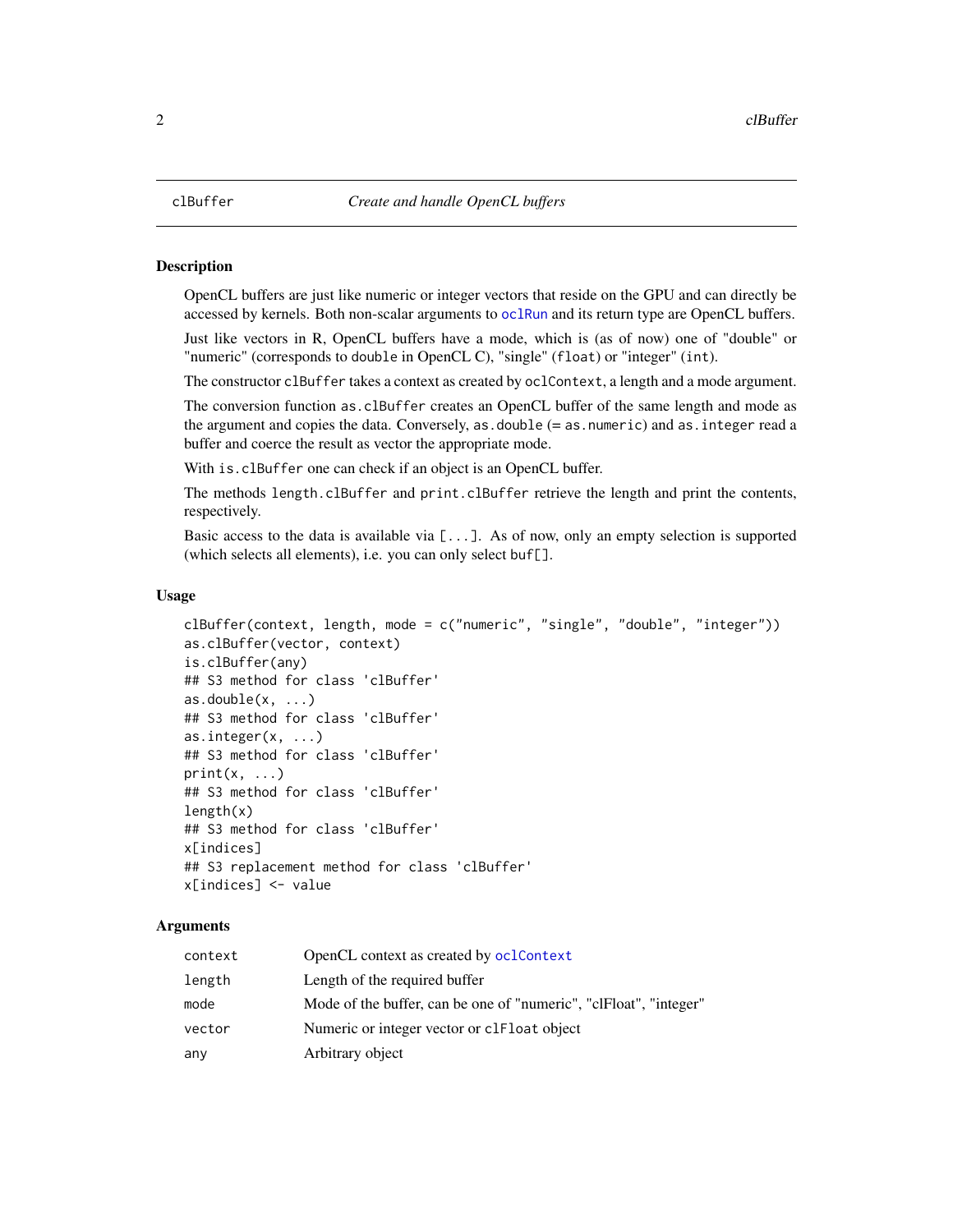#### <span id="page-2-0"></span>oclContext 3

| X                       | OpenCL buffer object (clBuffer)                           |
|-------------------------|-----------------------------------------------------------|
| indices                 | Indices to access the buffer, must be omitted (as of now) |
| value                   | New values                                                |
| $\cdot$ $\cdot$ $\cdot$ | Arguments passed to subsequent methods                    |

## Author(s)

Aaron Puchert

## See Also

[oclContext](#page-2-1), [oclRun](#page-6-1)

## Examples

```
library(OpenCL)
ctx<-oclContext()
buf<-clBuffer(ctx, 16, "numeric")
# Do not write buf<-..., as this replaces buf with a vector.
buf[]<-sqrt(1:16)
buf
```

```
intbuf<-as.clBuffer(1:16, ctx)
print(intbuf)
```

```
length(buf)
as.numeric(buf)
buf[]
```
## clBuffer is the required argument and return type of oclRun. ## See oclRun() examples.

<span id="page-2-1"></span>oclContext *Create an OpenCL context for a given device.*

## Description

OpenCL contexts host kernels and buffers for the device they are hosted on. They also have an attached command queue, which allows out-of-order execution of all operations. Once you have a context, you can create a kernel in the context with [oclSimpleKernel](#page-7-1).

## Usage

```
oclContext(device = "default", precision = c("best", "single", "double"))
```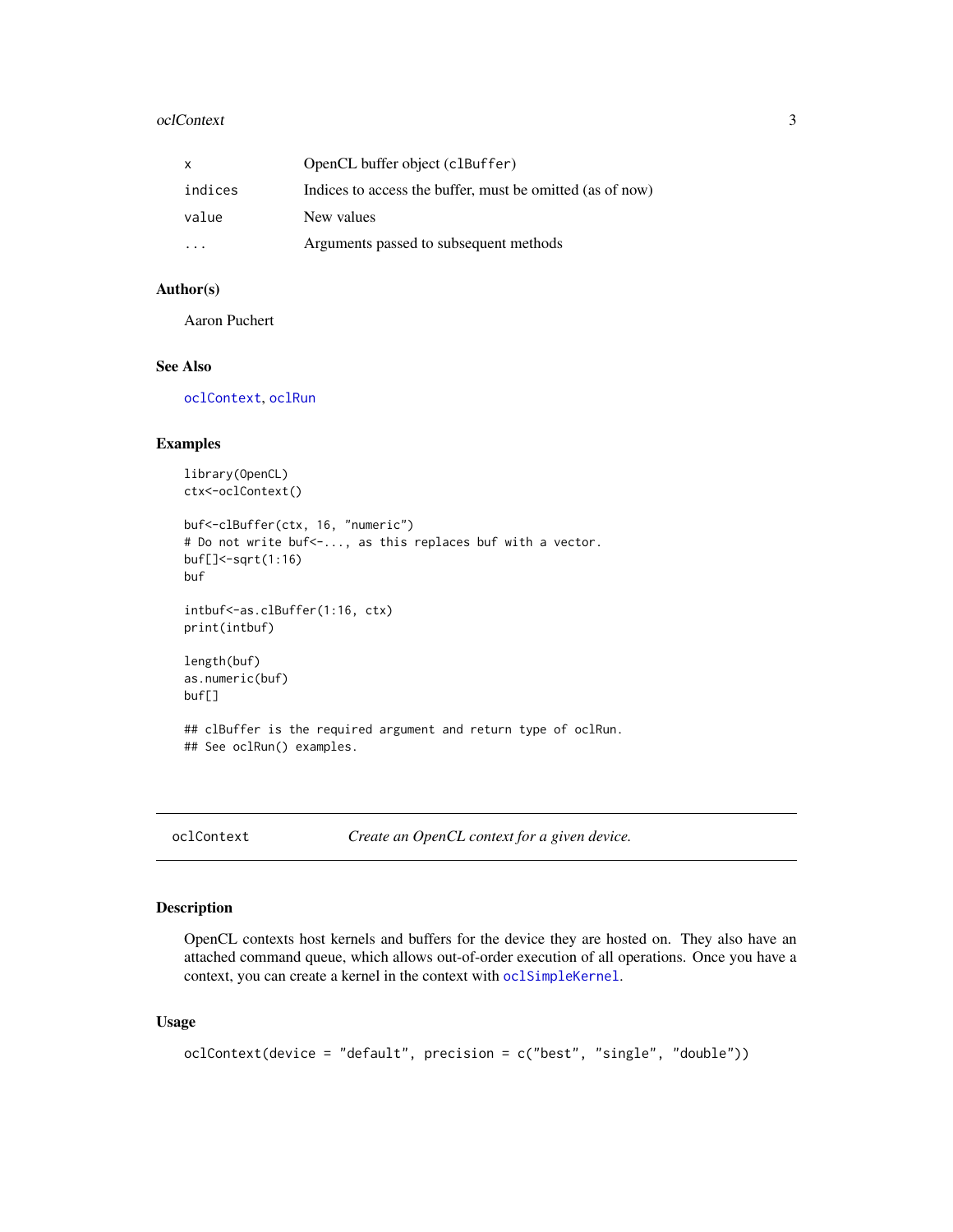## <span id="page-3-0"></span>Arguments

| device    | Device object as obtained from oclDevices or a type as in oclDevices. In this<br>case, a suitable device of the given type will be selected automatically. |
|-----------|------------------------------------------------------------------------------------------------------------------------------------------------------------|
| precision | Default precision of the context. This is the precision that will be chosen by<br>default for numeric buffers and kernels with numeric output mode.        |

## Value

An OpenCL context.

## Author(s)

Aaron Puchert

## See Also

[oclDevices](#page-3-1), [oclSimpleKernel](#page-7-1)

## Examples

```
library(OpenCL)
platform <- oclPlatforms()[[1]]
device <- oclDevices(platform)[[1]]
ctx <- oclContext(device)
print(ctx)
```
<span id="page-3-1"></span>oclDevices *Get a list of OpenCL devices.*

## Description

oclDevices retrieves a list of OpenCL devices for the given platform.

## Usage

```
oclDevices(platform = oclPlatforms()[[1]], type = "all")
```
## Arguments

| platform | OpenCL platform (see oclPlatforms)                                           |
|----------|------------------------------------------------------------------------------|
| type     | Desired device type, character vector of length one. Valid values are "cpu", |
|          | "gpu", "accelerator", "all", "default". Partial matches are allowed.         |

## Value

List of devices. May be empty.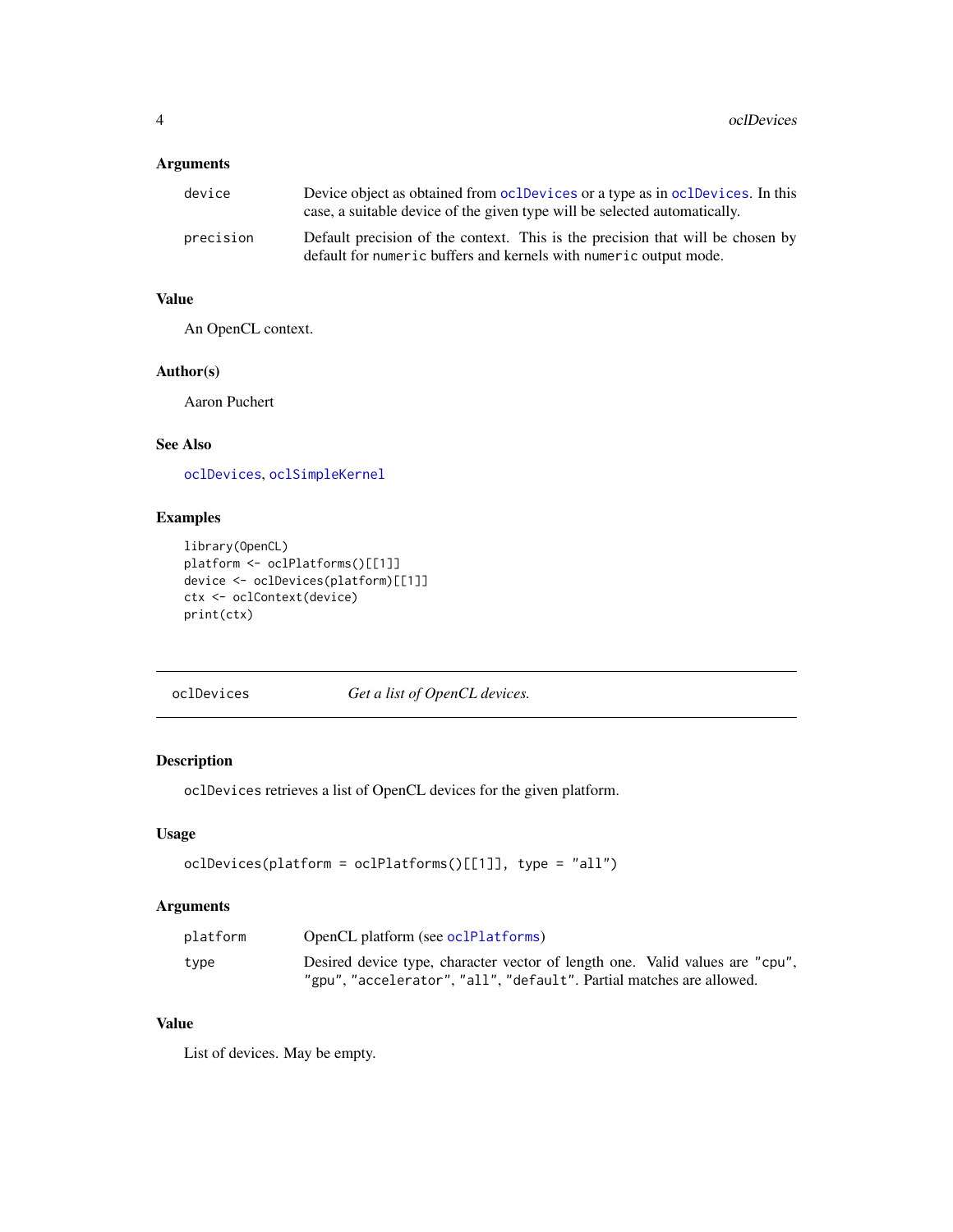#### <span id="page-4-0"></span>oclinfo 5

## Author(s)

Simon Urbanek

## See Also

[oclPlatforms](#page-5-1)

## Examples

```
p <- oclPlatforms()
if (length(p)) print(oclDevices(p[[1]], "all"))
```
oclInfo *Retrieve information about an OpenCL object.*

## Description

Some OpenCL obejcts have information tokens associated with them. For example the device obejct has a name, vendor, list of extensions etc. oclInfo returns a list of such properties for the given object.

## Usage

```
oclInfo(item)
## S3 method for class 'clDeviceID'
oclInfo(item)
## S3 method for class 'clPlatformID'
oclInfo(item)
## S3 method for class 'list'
oclInfo(item)
```
## Arguments

item object to retrieve information properties from

## Value

List of properties. The properties vary by object type. Some common properties are "name", "vendor", "version", "profile" and "exts".

## Author(s)

Simon Urbanek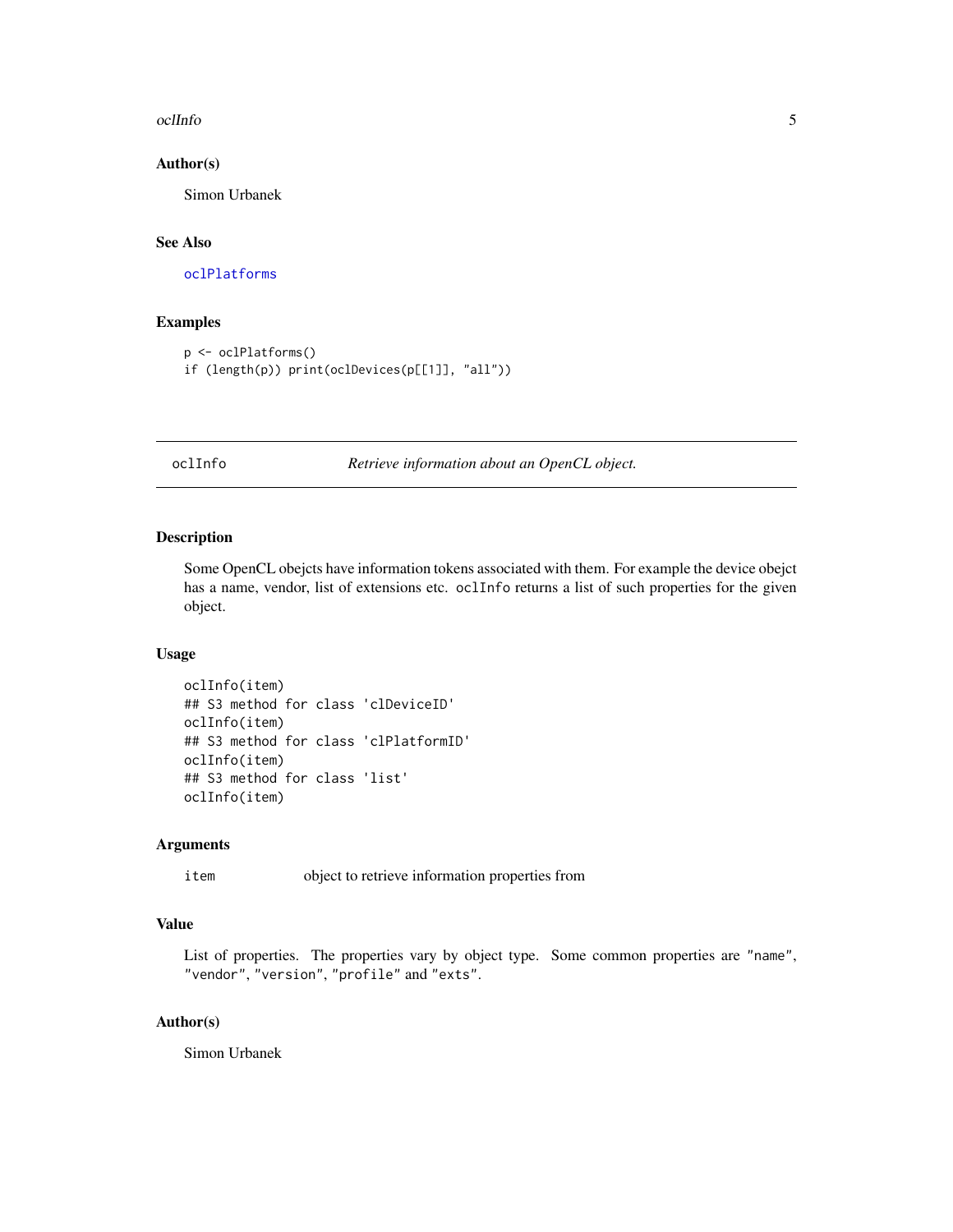## Examples

```
p <- oclPlatforms()
if (length(p)) {
 print(oclInfo(p[[1]]))
 d <- oclDevices(p[[1]])
  if (length(d)) print(oclInfo(d))
}
```
## <span id="page-5-1"></span>oclPlatforms *Retrieve available OpenCL platforms.*

## Description

oclPlatforms retrieves all available OpenCL platforms.

## Usage

oclPlatforms()

## Value

List of available OpenCL platforms.

## Author(s)

Simon Urbanek

## See Also

[oclDevices](#page-3-1)

## Examples

print(oclPlatforms())

<span id="page-5-0"></span>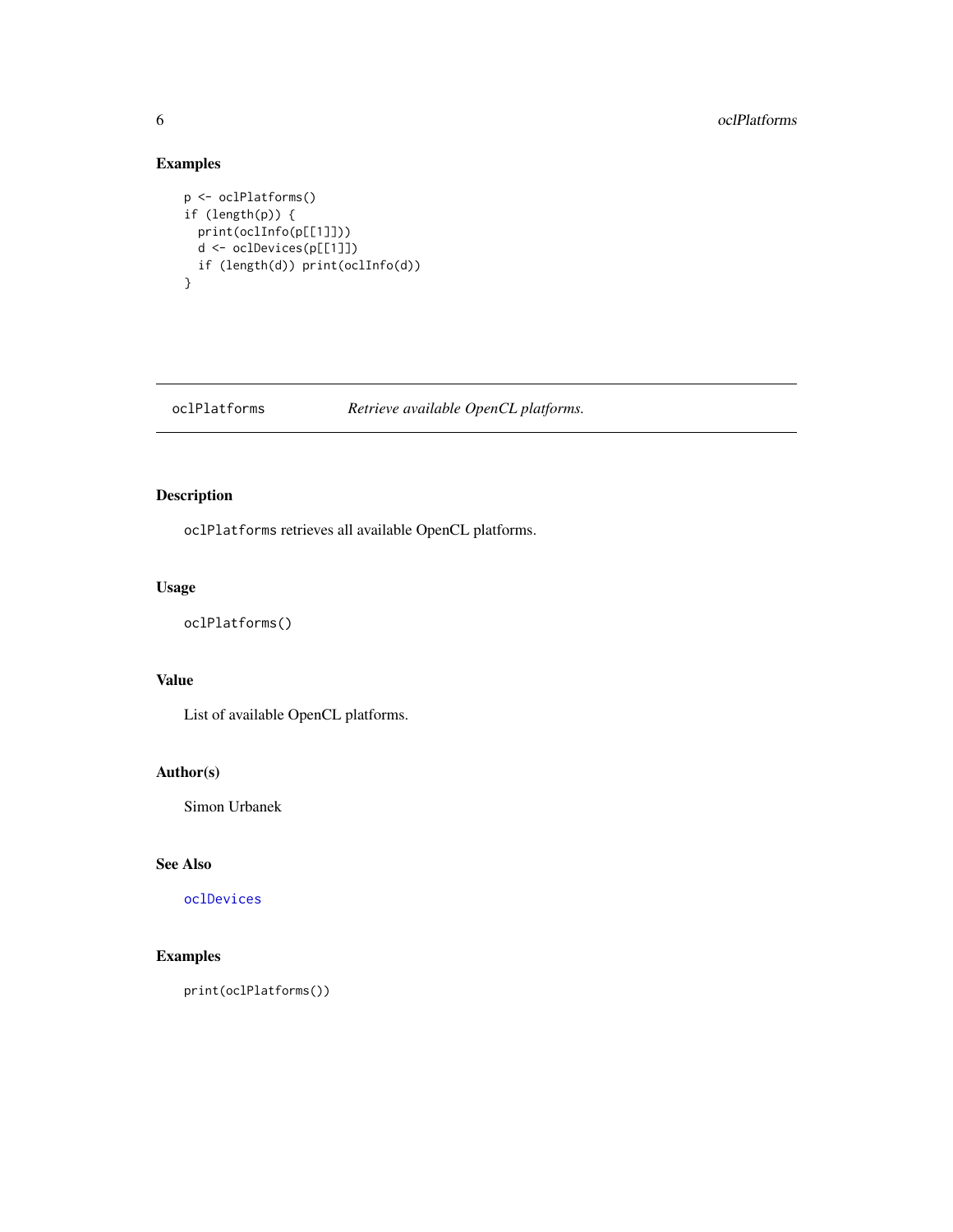<span id="page-6-1"></span><span id="page-6-0"></span>

## Description

oclRun is used to execute code that has been compiled for OpenCL.

## Usage

oclRun(kernel, size, ..., dim = size)

## **Arguments**

| kernel   | Kernel object as obtained from oclSimpleKernel                                                                                                                                                                                                                                                                                                                                                                                                                               |
|----------|------------------------------------------------------------------------------------------------------------------------------------------------------------------------------------------------------------------------------------------------------------------------------------------------------------------------------------------------------------------------------------------------------------------------------------------------------------------------------|
| size     | Length of the output vector                                                                                                                                                                                                                                                                                                                                                                                                                                                  |
| $\cdots$ | Additional arguments passed to the kernel                                                                                                                                                                                                                                                                                                                                                                                                                                    |
| dim      | Numeric vector describing the global work dimensions, i.e., the index range that<br>the kernel will be run on. The kernel can use $get_global_id(n)$ to obtain<br>the $(n + 1)$ -th dimension index and get_global_size(n) to get the dimension.<br>OpenCL standard supports only up to three dimensions, you can use use index<br>vectors as arguments if more dimensions are required. Note that dim is not<br>necessarily the dimension of the result although it can be. |

## Details

oclRun pushes kernel arguments, executes the kernel and retrieves the result. The kernel is expected to have either  $\text{\_global double} * \text{ or } \text{\_global float} * \text{ type (write-only) as the first argument}$ which will be used for the result and const unsigned int second argument denoting the result length. All other arguments are assumed to be read-only and will be filled according to the ... values. These can either be OpenCL buffers as generated by [clBuffer](#page-1-1) for pointer arguments, or scalar values (vectors of length one) for scalar arguments. Only integer (int), and numeric (double or float) scalars and OpenCL buffers are supported as kernel arguments. The caller is responsible for matching the argument types according to the kernel in a way similar to [.C](#page-0-0) and [.Call](#page-0-0).

## Value

The resulting buffer of length size.

## Author(s)

Simon Urbanek, Aaron Puchert

## See Also

[oclSimpleKernel](#page-7-1), [clBuffer](#page-1-1)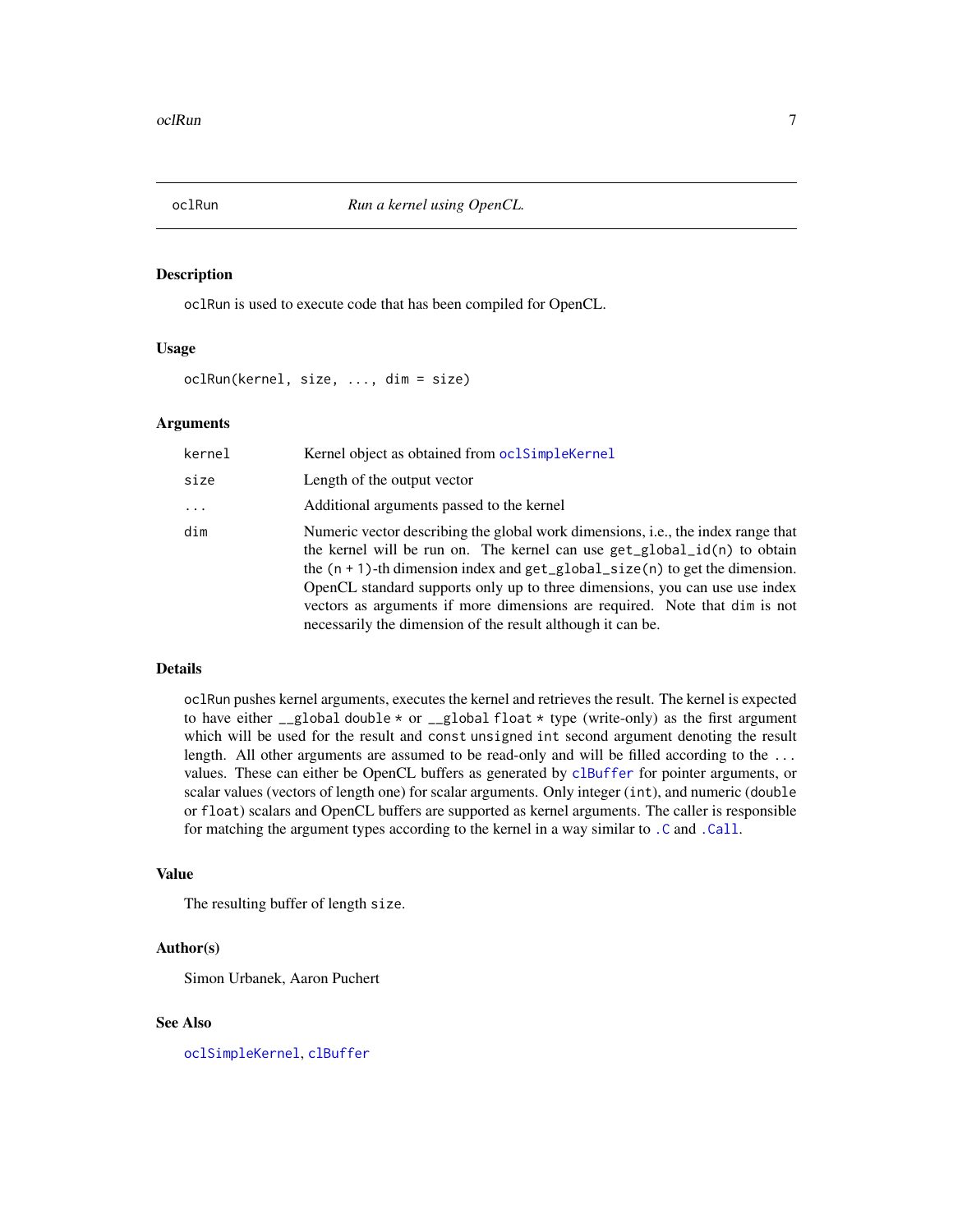## Examples

```
library(OpenCL)
ctx = oclContext(precision="single")
code = c("__kernel void dnorm(
  __global numeric* output,
 const unsigned int count,
  __global numeric* input,
 const numeric mu, const numeric sigma)
{
  size_t i = get_global_id(\emptyset);if(i < count)output[i] = exp(-0.5 * ((input[i] - mu) / sigma) * ((input[i] - mu) / sigma))/ (sigma * sqrt( 2 * 3.14159265358979323846264338327950288 ) );
}")
k.dnorm <- oclSimpleKernel(ctx, "dnorm", code)
f \le function(x, mu=0, sigma=1)
  as.numeric(oclRun(k.dnorm, length(x), as.clBuffer(x, ctx), mu, sigma))
## expect differences since the above uses single-precision but
## it should be close enough
f(1:10/2) - \text{dnorm}(1:10/2)## does the device support double-precision?
if (any("cl_khr_fp64" == oclInfo(attributes(ctx)$device)$exts)) {
  k.dnorm <- oclSimpleKernel(ctx, "dnorm", code, "double")
  f \le function(x, mu=0, sigma=1) {
   buf <- clBuffer(ctx, length(x), "double")
   buf[] \leftarrow x
    as.numeric(oclRun(k.dnorm, length(x), buf, mu, sigma))
  }
  ## probably not identical, but close...
  f(1:10/2) - \text{dnorm}(1:10/2)} else cat("\nSorry, your device doesn't support double-precision\n")
## Note that in practice you can use precision="best" in the first
## example which will pick "double" on devices that support it and
## "single" elsewhere
```
<span id="page-7-1"></span>oclSimpleKernel *Create and compile OpenCL kernel code.*

## Description

Creates a kernel object by compiling the supplied code. The kernel can then be used in [oclRun](#page-6-1).

<span id="page-7-0"></span>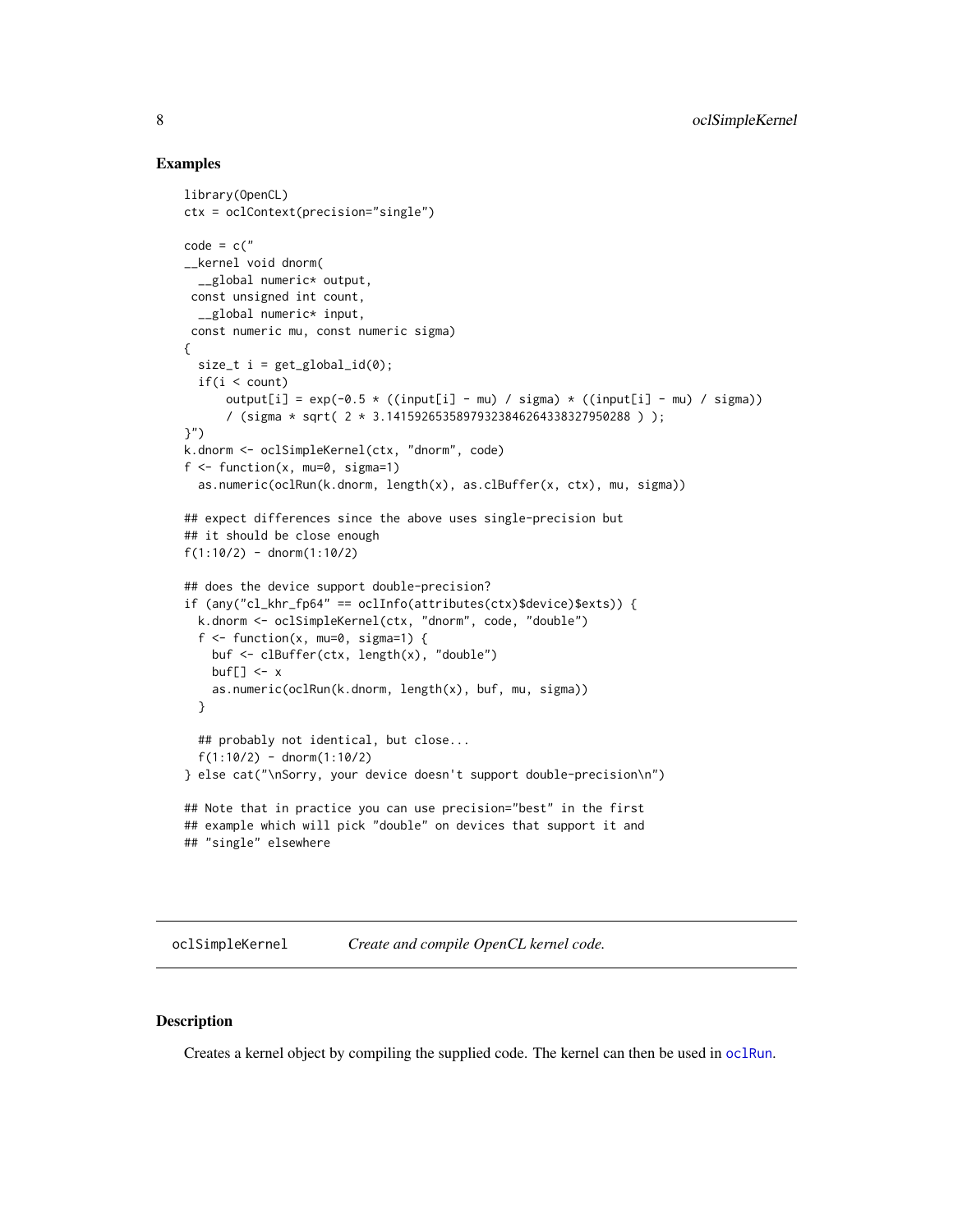## <span id="page-8-0"></span>oclSimpleKernel 9

## Usage

```
oclSimpleKernel(context, name, code,
   output.mode = c("numeric", "single", "double", "integer"))
```
## Arguments

| Context (as created by oclContext) to compile the kernel in.                                                                                                                                                                                              |
|-----------------------------------------------------------------------------------------------------------------------------------------------------------------------------------------------------------------------------------------------------------|
| Name of the kernel function - must match the name used in the supplied code.                                                                                                                                                                              |
| Character vector containing the code. The code will be concatenated (as-is, no<br>newlines are added!) by the engine.                                                                                                                                     |
| Mode of the output argument of the kernel, as in clBuffer. This can be one of<br>"single", "double", "integer", or "numeric". The default value "numeric" maps<br>to the default precision of the context.                                                |
| The kernel code may use a type numeric that is typedef'd to the given preci-<br>sion, i.e. either float or double. The OpenCL extension cl_khr_fp64 will be<br>enabled automatically in the second case, so you don't have to add the pragma<br>yourself. |
|                                                                                                                                                                                                                                                           |

## Details

oclSimpleKernel builds the program specified by code and creates a kernel from the program.

The kernel built by this function is simple in that it can have exactly one vector output and arbitrarily many inputs. The first argument of the kernel must be  $\text{\_global double*}$  or  $\text{\_global float*}$ for the output and the second argument must be const unsigned int for the length of the output vector. Additional numeric scalar arguments are assumed to have the same mode as the output, i.e. if the output shall have "double" precision, then numeric scalar arguments are assumed to be double values, similarly for single-precision. All additional arguments are optional. See [oclRun](#page-6-1) for an example of a simple kernel.

Note that building a kernel can take substantial amount of time (depending on the OpenCL implementation) so it is generally a good idea to compile a kernel once and re-use it many times.

#### Value

Kernel object that can be used by [oclRun](#page-6-1).

#### Author(s)

Simon Urbanek, Aaron Puchert

## See Also

[oclContext](#page-2-1), [oclRun](#page-6-1)